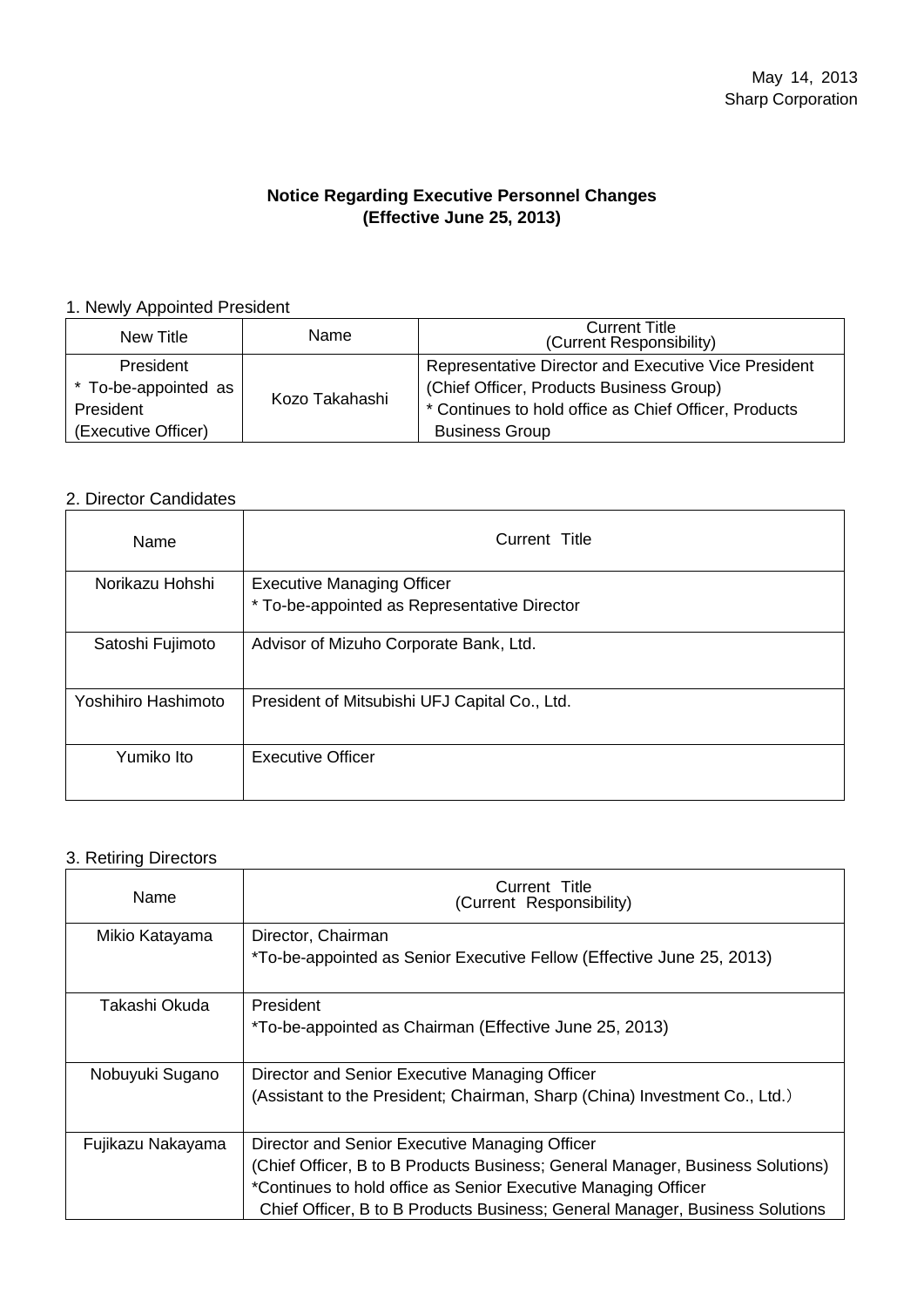| Name                                                          | Current Title<br>(Current Responsibility)                                                         |
|---------------------------------------------------------------|---------------------------------------------------------------------------------------------------|
| Kazutaka Ihori                                                | Director and Executive Managing Officer                                                           |
|                                                               | (Division General Manager, Domestic Sales and Marketing Division)                                 |
|                                                               | *Continues to hold office as Executive Managing Officer                                           |
|                                                               | Division General Manager, Domestic Sales and Marketing Division                                   |
| Nobuyuki Taniguchi<br>Director and Executive Managing Officer |                                                                                                   |
|                                                               | (Division Deputy General Manager, Structural Reform Division, Corporate<br>Management Group)      |
|                                                               | *Continues to hold office as Executive Managing Officer                                           |
|                                                               | Division Deputy General Manager, Structural Reform Division, Corporate<br><b>Management Group</b> |
| Kunio Ito                                                     | <b>Outside Director</b>                                                                           |

### 4. Change of Executive Officer

| New Title<br>(New Responsibility)                                                                                     | Name             | <b>Current Title</b><br>(Current Responsibility)                                                                |
|-----------------------------------------------------------------------------------------------------------------------|------------------|-----------------------------------------------------------------------------------------------------------------|
| Executive Officer<br>(Regional Chief Officer-China;<br>Chairman and President, Sharp<br>(China) Investment Co., Ltd.) | Shinichi Niihara | <b>Executive Officer</b><br>(Regional Chief Officer-China;<br>President, Sharp (China) Investment<br>Co., Ltd.) |

# 5. Newly Appointed Executive Officers

| New Title<br>(New Responsibility)                                                                  | Name                | <b>Current Title</b>                             |
|----------------------------------------------------------------------------------------------------|---------------------|--------------------------------------------------|
| <b>Executive Managing Officer</b><br>(Group Deputy General Manager,<br>Corporate Management Group) | Satoshi Fujimoto    | Advisor of Mizuho Corporate Bank, Ltd.           |
| <b>Executive Managing Officer</b><br>(Group Deputy General Manager,<br>Corporate Management Group) | Yoshihiro Hashimoto | President of Mitsubishi UFJ Capital Co.,<br>Ltd. |

# 6. Retiring Executive Officers

| Name            | Current Title                     |
|-----------------|-----------------------------------|
| Takashi Okuda   | President                         |
| Nobuyuki Sugano | Senior Executive Managing Officer |